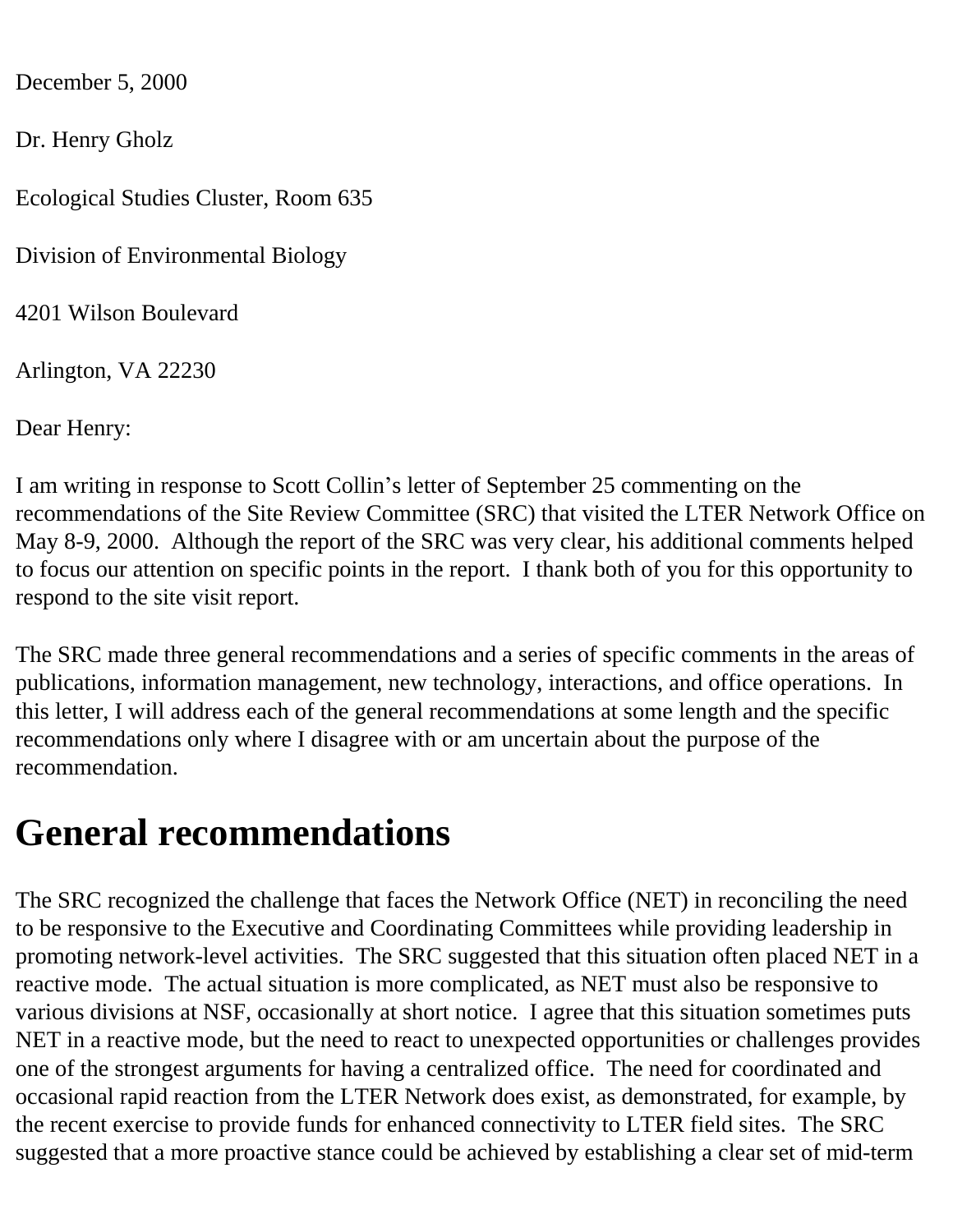goals in coordination with the LTER Executive Committee (EC). Therefore, **I have begun to identify a set of general goals that will be finalized by the date of submission of the NET renewal proposal.** These goals are based on duties identified in the proposal establishing NET, made current in discussions with NET staff and the EC. Specific target activities needed to achieve the overall goals will be developed with the assistance of the pertinent LTER standing committees. In addition, I will prepare a list of short-term goals, to be achieved by the data of the renewal proposal. I presented this plan to the EC at its August meeting, and I continue to interact with them to finalize this latter exercise, which I expect to occur by the February 2001 meeting of the EC in Washington.

The SRC acknowledged the need for NET to take on special projects that fulfill particular needs of the LTER Network. However, the SRC recommended that NET establish a clear set of guidelines to be used in evaluating new projects as they arise. Such guidelines must take into account the priorities of the LTER sites and the network as a whole as well as the goals of the Network Office. In preparations for the twenty-year review of the LTER program, NET staff, the EC, and the Committee on Scientific Initiatives recently met to review and revise the aims of the LTER program and to identify activities to achieve these aims. I am in the process of surveying LTER sites regarding their priorities for the activities identified in this meeting. I expect to have a prioritized list of activities by mid-January, 2001. These priorities will allow us to gauge the importance of different activities to LTER stakeholders. **Based on this knowledge, NET staff will develop a simple, concise set of guidelines that will direct the process of deciding which new projects to take on.** These guidelines will be finalized with the assistance of the EC before the February meeting in Washington.

To date, there has been no formal mechanism for sites to provide feedback on NET activities. The SRC identified the absence of an evaluation procedure as a problem in reviewing NET progress. **In consultation with the EC, I have established a mechanism to obtain feedback from the Coordinating Committee (CC) through quarterly updates of NET activities and an annual review of progress at the spring CC meeting.** The first such review will take place in 2001.

## **Information Management**

NET has the responsibility to provide leadership in achieving the goals of environmental data management as identified by the SRC. I believe, and the SRC recognized, that the NET Information Management Office has provided strong leadership in this area. However, several of the recommendations of the SRC can only be achieved through coordinated efforts of the LTER governing bodies, including both the Coordinating Committee and the Committee on Information Management. Specifically, the development of standards for data collection, the creation of a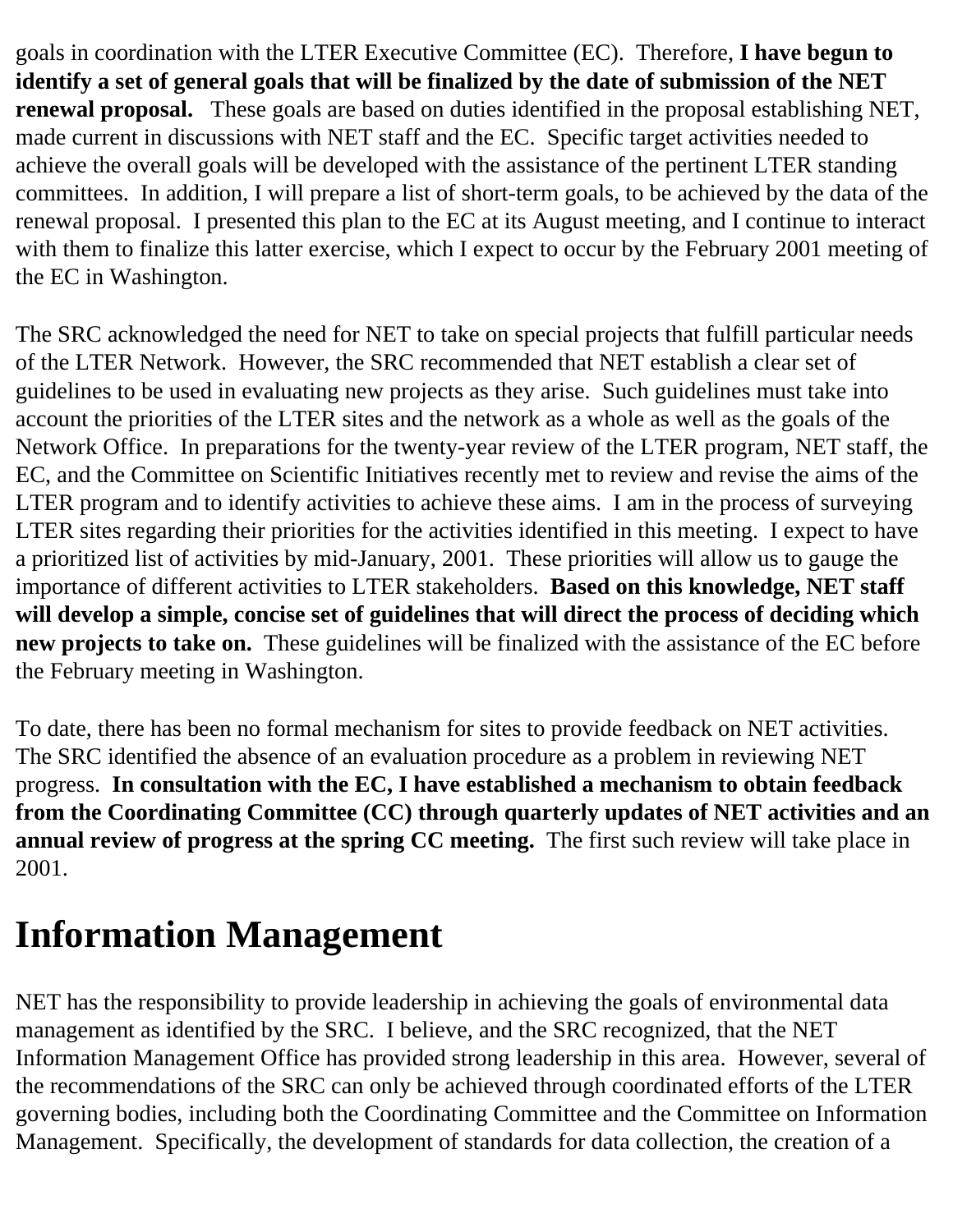long-term, system-wide data collection plan, and the development of QA/QC procedures at both site and network levels are major, labor-intensive, long-term activities which cannot be accomplished without the commitment of human resources beyond the means of the Network Office. Our logical partners in this exercise, the LTER Information Managers, are already substantially overburdened with responsibilities at their sites. The training and experience of Information Managers and support for their activities varies widely from site to site, with the result that only a small subset of the Information Managers can address these goals in a meaningful way. Moreover, rapid turnover of personnel and a limited pool of replacements reduce the available human resources even further.

Given these obstacles, achievement of the goals established by the SRC will be slow without substantial increases in the human resources available for information management. Increasing human resources can be accomplished in three ways. Increased emphasis can be placed on information management at the sites, and augmented resources can be provided to upgrade information management capabilities throughout the network. Funds can be provided to buy release time for site Information Managers to allow them to focus on specific tasks leading to the accomplishment of the goals mentioned above. Finally, increased resources can be provided to the Network Office to increase staff in the Information Management group. The optimal solution probably involves all three of these approaches. In the meantime, NET will continue to promote the need for standardization, joint data collection, and QA/QC within the present information management structure.

Regarding the maintenance of the LTER web sites, NET is presently responsible for LTER, ILTER, Schoolyard LTER, and OBFS web sites as well as a new intranet site that we are developing. The NET proposal did not recognize the need for a person to focus on the establishment and maintenance of web sites, and we have had to divert resources from our publications budget to hire a part-time web master. The press of work has recently forced us to increase this person to full time, and we may have to hire additional help. This position needs to be formalized and funds allocated in the renewal proposal in 2002.

## **New Technology**

The goals and composition of the Technology Committee are being reviewed to bring them in line with the recommendations of the SRC. John Vande Castle has created a Technology Working Group comprised of LTER scientists with expertise in a broad range of new technologies. This group will meet in January to begin to address the recommendations of the SRC.

## **Interactions**